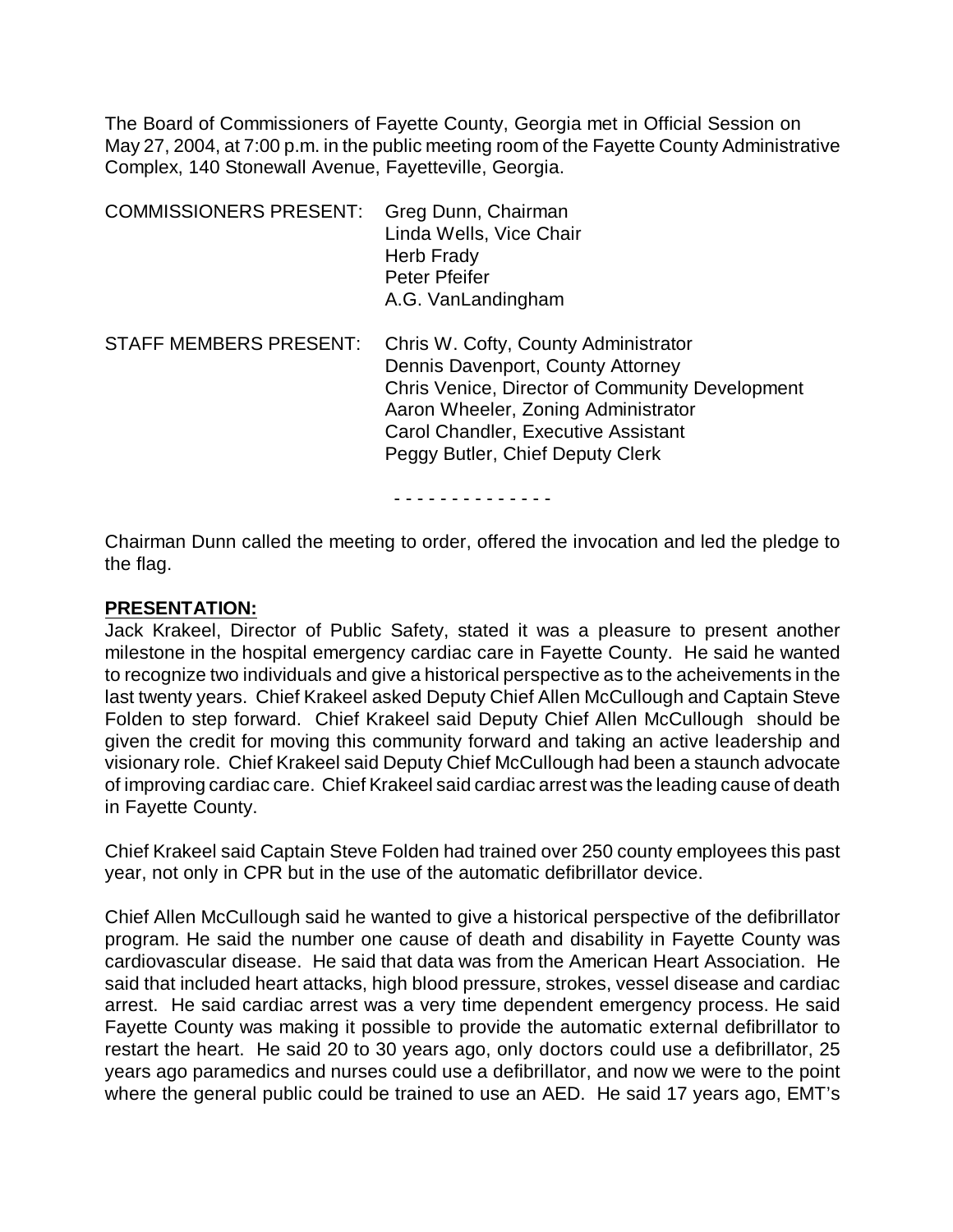were allowed to use this device. He said Fayette County became the first county in Georgia to put the AEDs on their fire trucks.

He said in 1996 the legislature allowed the public, who were trained, to use the AED device.

He said in 1998, through a Grant, Fayette County was able to get 30 of the AED devices out into the community. These devices went to the Fayette County Sheriff's Department, the Marshall's Office, Peachtree City Fire Department, Peachtree City Police, Fayetteville Fire Department, Fayetteville Police, Tyrone Fire Department and Tyrone Police.

Deputy Chief McCullough said the County had purchased 35 more defibrillators, and they had been distributed throughout the Fayette County government facilities including the Recreation facilities. He said the goal was to give the very best chance for survival to anyone in Fayette County that went in to cardiac arrest.

Commissioner Pfeifer thanked Chief Krakeel and his staff for being on the cutting edge of providing this service to the community and setting the pace for everyone else.

Chairman Dunn thanked Chief Krakeel, Deputy Chief McCullough and Captain Folden for doing such a terrific job. He said he wanted to mention that all emergency vehicles in Fayette County were equipped with an AED.

#### **REZONING PETITIONS:**

Commissioner Wells remarked at this point in the agenda the Board would consider requests for the rezoning of property in our county. She said the policy required at least two public hearings — the first before the Planning Commission and the second before the County Commissioners. She said at this hearing the Board would listen to the concerns of everyone, whether in favor or opposition to the rezoning petition. She pointed out when a rezoning petition was called, the petitioner or representative for the petitioner would be allowed 15 minutes in which to present the details of the request, followed by anyone who wanted to voice support for the request. She stated that the Chairman would then allow all those individuals who were opposed to the rezoning to stand for a moment to display their opposition. She said the Chairman would then ask those individuals who wished to come to the podium to speak to remain standing so the Board and staff could get an idea of how to allocate its time. She said the Board would allow up to 3 minutes for each speaker. She said when the persons speaking in opposition had finished, the petitioner would be given an opportunity to rebut any of the points raised. She remarked in fairness to all parties, the petitioner would be entitled to equal time to address the Commissioners as all those in opposition.

Commissioner Wells further remarked that these hearings were a part of the permanent record and speaking at the podium with the microphone helped staff with their task of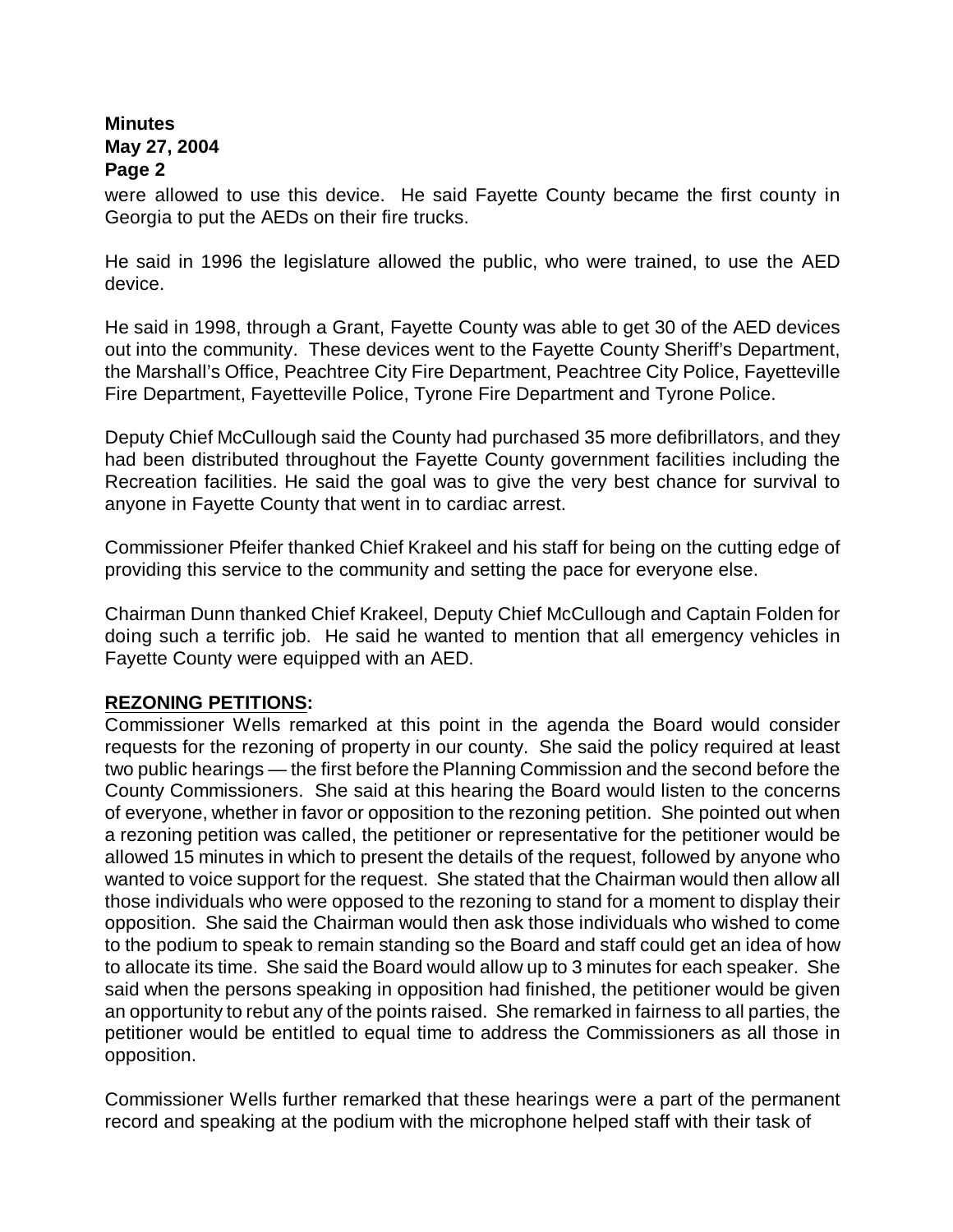recording comments and ensured everyone being heard. She remarked when it was an individual's turn to speak that they come to the podium, state their name and address and direct their comments to the Board only. She asked that after individuals speak that they sign the sheet that would be provided by the Marshal in order for names to be spelled correctly for the record.

Commissioner Wells stated that the Board wanted to hear from everyone who had something to say and they would pay close attention to each point raised. She said it would not be necessary for the same point to be raised over and over. She thanked everyone for their participation and announced that the Zoning Administrator would begin introducing each request in the order they appeared on tonight's agenda.

# **PUBLIC HEARING:**

Consideration of a Packaged Beer and Wine Sales Permit for The Right Stuff Food Store #38, 2866 S.R. 85 North, Fayetteville, Georgia. Robert Wendell Eaves, Jr. and Robert Wendell Eaves, III, Owners, and Robert Wendell Eaves, III, Agent. This property is located in Land Lots 232 and 233 of the  $5<sup>th</sup>$  District, fronts S.R. 85 North and S.R. 279, and is zoned C-H. This is a new location approval.

County Attorney Dennis Davenport said this item dealt with an application for an alcoholic beverage sales permit in unincorporated Fayette County. He said these applications were reviewed in the County Attorney's office. He said during that review several issues surfaced that needed to be brought to the Board's attention.

Attorney Davenport said one issue was that in 1999 an employee of the Company was cited for failure to properly ID prior to an alcohol sale. He said in April of 2003, the business owner was cited for selling alcohol to someone under 21 years of age. He said with respect to legal sufficiency all information had been provided and reviewed and these were the only two items that surfaced.

Chairman Dunn asked if there were any comments on this issue, either for or against it.

Ralph Helmtzman, 4105 Falcon Shore Court, Acworth, said he represented The Right Stuff Food Stores. He said the stores had been in business 17 years and they operated 23 stores. He said the two incidents the attorney referred to did occur in their business. He said this was something they tried to prevent. He said they participated in the secret shopper program that monthly spot checked stores who sold alcohol and tobacco. He said in the employee package there was a training program that trained employees how to ask for ID and stressed the importance of insuring the purchaser was age 21 or above. He said they would try to do a very good job in Fayette County. He said they took over store No.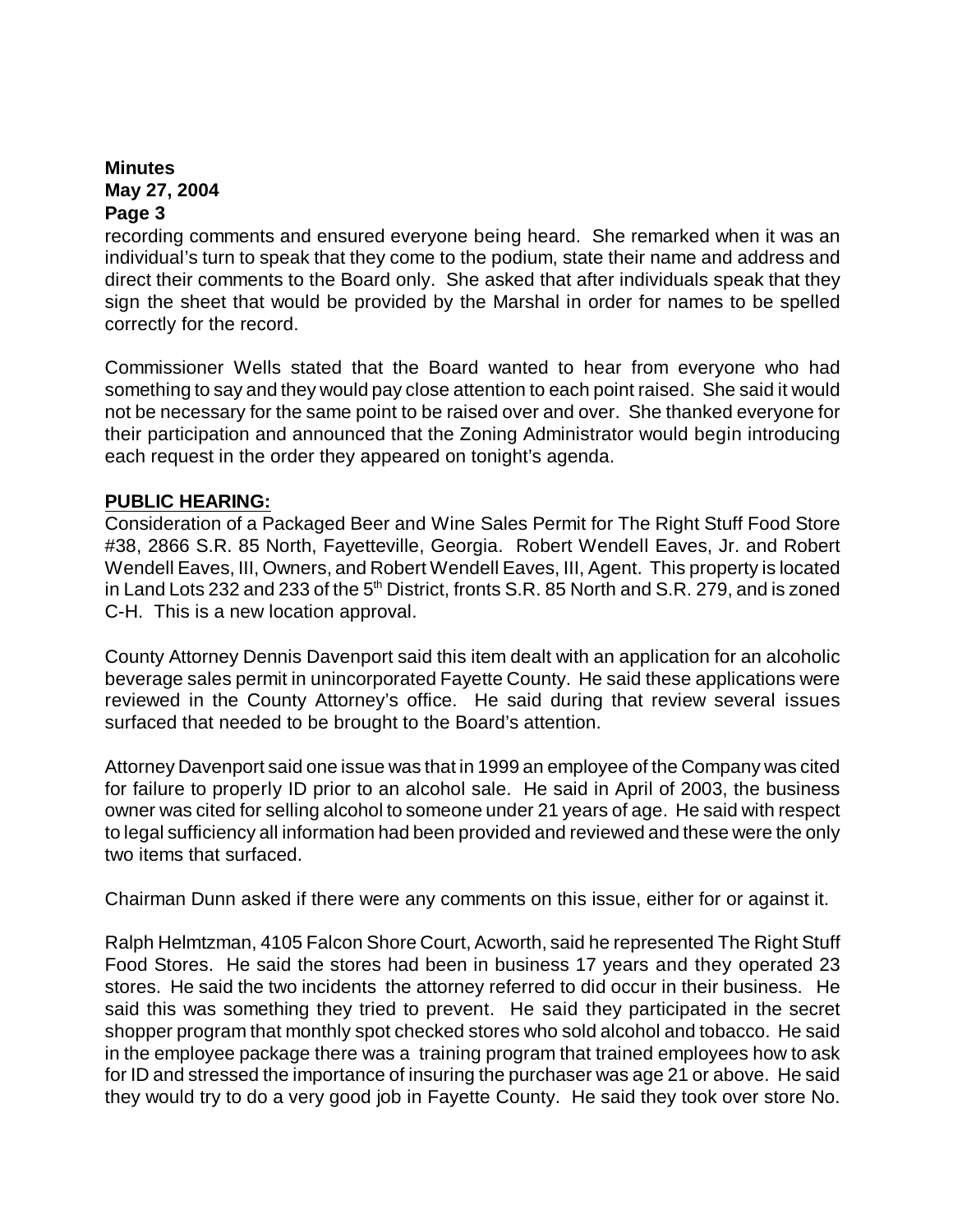38 in Fayette County on November 1 of last year. He said in order to make it viable, they needed to sell alcohol along with tobacco, lottery tickets, etc.

Commissioner VanLandingham said he had several questions and an observation. He said he could understand an employee failing to ID, but the way he read the material it was one of the co-owners.

Mr. Helmtzman replied that the store was located in Warner Robbins. He said it was an employee who failed to ID, but the licensee was held responsible for the employee. He said it was not the owner but the employee who failed to ID the customer.

Commissioner Wells asked if there were two separate incidences. Mr. Helmtzman replied that there were two incidents, one in downtown Atlanta and one in Warner Robbins.

Chairman Dunn asked Attorney Davenport who committed the violation, the employee or the owner. Attorney Davenport said a state citation generally went against the license holder of the state license. He said the information he had named the gentleman as the license holder but did not say that he was the person who sold the alcohol.

Commissioner Wells said the confusion was in the first case the co-owners were held responsible and in the second case it looked as though the employee was the one held responsible. She said both were selling alcohol to minors or failing to ID.

Attorney Davenport said he wanted to read the pertinent part of the citation. He said the charge was on or about April 16, 2003. "You, or an employee at your place of business, did sell alcoholic beverage to a person under 21 years of age". He said from the state's perspective, they are not looking at citing an employee, they are looking at the mark against the licensee.

Chairman Dunn said he understood that this kind of thing could happen. He said once it happened, increased observation of the workforce and policy enforcement should take place. Chairman Dunn said this community would not tolerate stores who sold to minors.

Commissioner Frady said if the company had taken care of their employees and cleared the company of those kind of people, then he had no problem of giving them a chance to carry on.

Commissioner Pfeifer said he would second the motion based on Commissioner Frady's reasoning.

Motion was made by Commissioner Frady, seconded by Commissioner Pfeifer, to approve a packaged beer and wine sales permit for The Right Stuff Food Store #38. Motion carried 3-2, with Commissioner VanLandingham and Commissioner Wells voting in opposition. A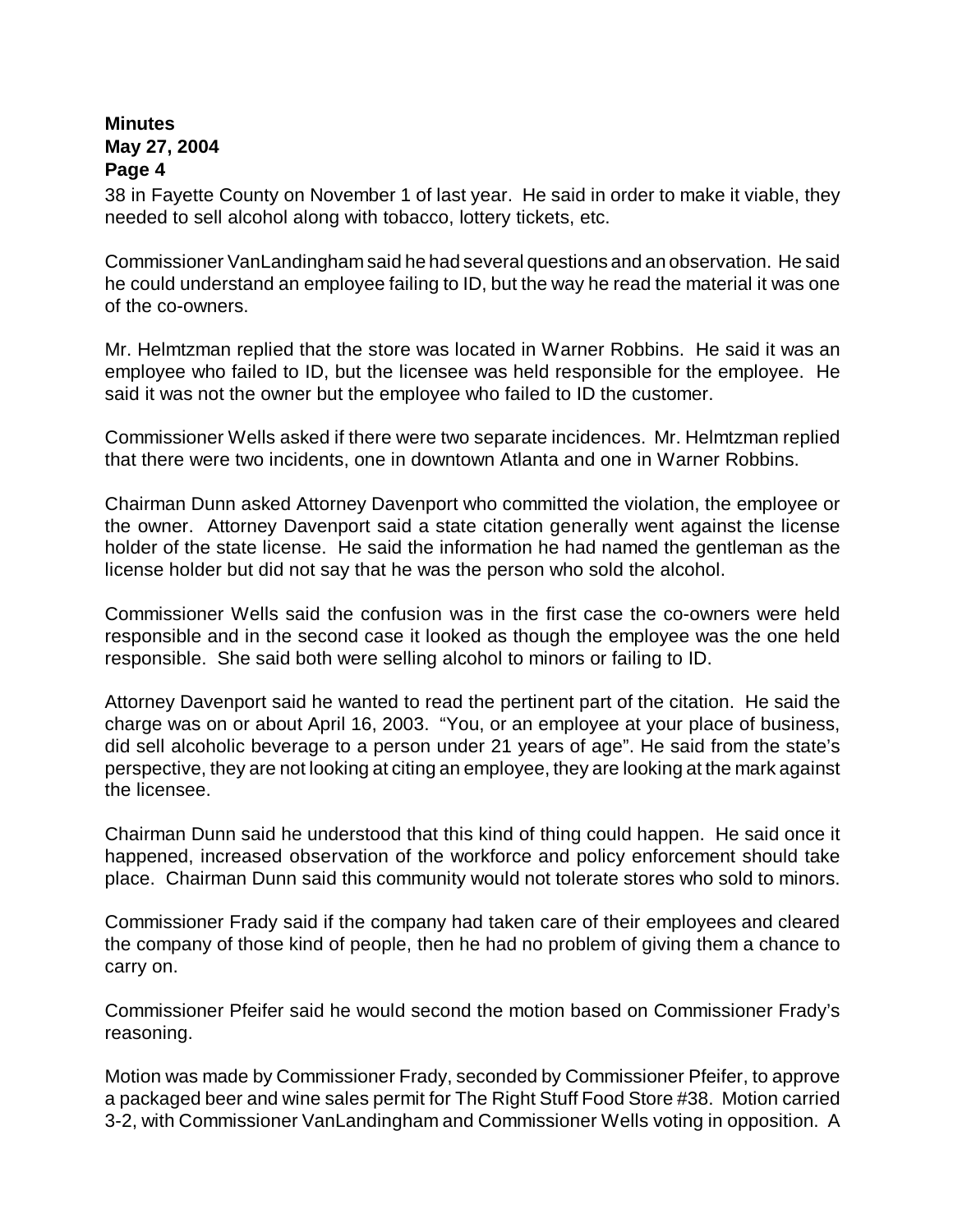copy of the application, identified as "Attachment No. 1", follows these minutes and is made an official part hereof.

#### **PETITION NO. 1127-04:**

Consideration of Petition No. 1127-04, Cynthia Somers, Owner, and Audrey Massey, Agent, request to rezone 1.6 acres from R-70 to O-I to develop O-I uses. This property is located in Land Lot 128 of the 5<sup>th</sup> District and fronts on Sandy Creek Road (old alignment) and S.R. 54 West. The Planning Commission recommended approval with one condition 5-0. Staff recommended approval with one condition. This item was tabled from the April 22, 2004 Board of Commissioners' meeting.

This item was withdrawn at the request of the petitioner. A copy of the request for withdrawal, identified as "Attachment No. 2 ," follows these minutes and is made an official part hereof.

# **PETITION NO. 1128-04:**

Zoning Administrator Aaron Wheeler read Petition No. 1128-04 Lee Center North, LLLP, Owners, and Julian H. Lee, Jr., Agent, request to rezone 12.698 acres from M-2 to M-1 to permit light industrial uses. This property is located in Land Lot 219 of the 5<sup>th</sup> District and fronts on S.R. 314, Bethea Road and Longview Road. The Planning Commission recommended approval subject to the recommended condition (4-0). Staff recommended approval subject to the recommended condition.

Charles Ballard, 113 Glynn Street, Fayetteville, GA stated he was pleased to represent Julian Lee. He said Mr. Lee was going to upgrade his zoning and was going to donate right-of-way to the County as requested. Mr. Ballard said he was available to answer any questions.

Chairman Dunn asked if there was anyone in the audience who wanted to speak in support of the petition. No one spoke. Chairman Dunn asked if anyone wanted to speak in opposition of this petition. Two people stood in opposition.

Frances Bethea Wood, 105 Bethea Road, said she lived directly across the street from the proposed zoning. She said she was concerned about the widening of the road and what they were going to do to her side of the road. She said she had problems with the other zonings but now trees had grown and made a buffer that helped block the plant. She said she was opposed to this petition. She said she did not know exactly what was going to be done with this zoning. She said she had not seen a plan. She asked if there was a land plan that went all the way to Longview.

Mr. Wheeler said the land plan went half way to Longview.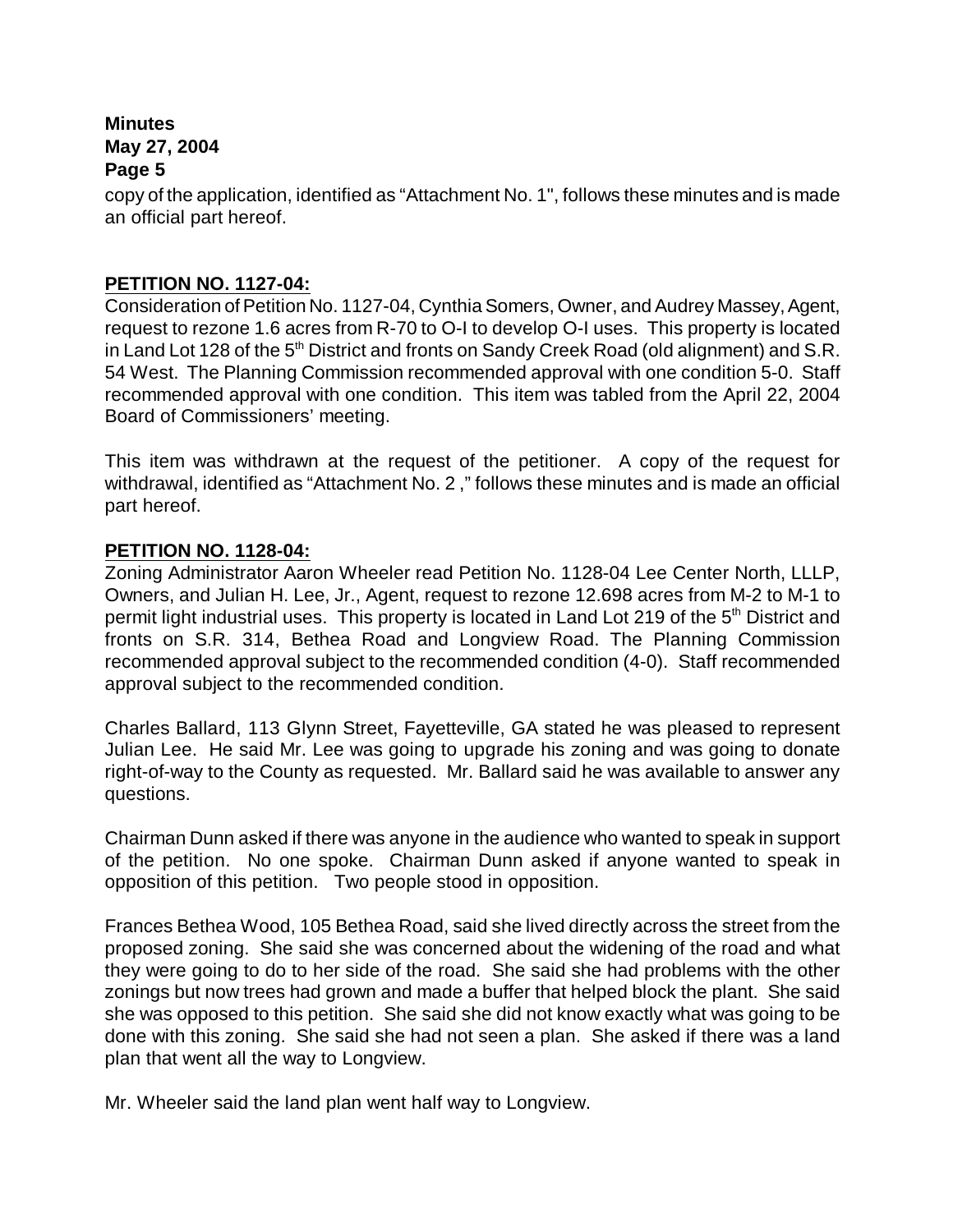Commissioner Wells said she thought Ms. Wood's question would be best addressed by Mr. Ballard when he got back up to speak. She said she wanted Ms. Wood to know they were not ignoring her question.

Chris Venice, Director of Community Development, clarified that the zoning went all the way to Longview, but the land use stopped half way.

Commissioner Wells told Ms. Wood if she had any more questions, that Ms. Venice and Mr. Wheeler would be glad to talk with her.

Tom Ogle, 304 Longview Road, said he bought his property in 1965. He said on the M-2 zoning, that property was zoned incorrectly when Lee first got his zoning for the big building on 314. He said they zoned the wrong property and it was a big mix up. Mr. Ogle said he owned land down to Phillips Lake and he wanted to know how his property was going to be effected by the rezoning.

Charles Ballard responded that in so far as to the concerns these two citizens had, the rezoning of this property would cause no effect to them with respect to the use of the property.

Chairman Dunn clarified with Mr. Ballard that he heard him say, in answer to the question from the two citizens concerned that lived off Longview, that on their side of the street there was going to be no impact. Mr. Ballard said that was correct.

Chairman Dunn said as part of the rezoning action, they had been asked to donate right-ofway on their side of the street. He said the citizens should be unaffected. He said they were asking for M-1 zoning so that heavy industrial work would not be able to move in there.

Julian Lee, 159 Mallard Creek Lane, said that on the right-of-way issue he was going to do a quit claim deed on property that was considered the Bethea Road right-of-way. He said he was also going to donate a portion of property at Old National Highway. He said that property was zoned A-R.

Commissioner Frady asked if that property was a prescriptive easement. Commissioner Frady asked if he was going out 25 feet measured from the center line on both sides of the Bethea Road. Mr. Lee said he did not own the property but would give a quit claim deed.

Mr. Lee said any use of the property should not effect the surrounding residents.

Motion was made by Commissioner VanLandingham, seconded by Commissioner Frady, to approve Petition No. 1128-04 with one condition. A copy of the Staff's Recommendation, Analysis and Investigation, identified as "Attachment No. 3 ", follows these minutes and is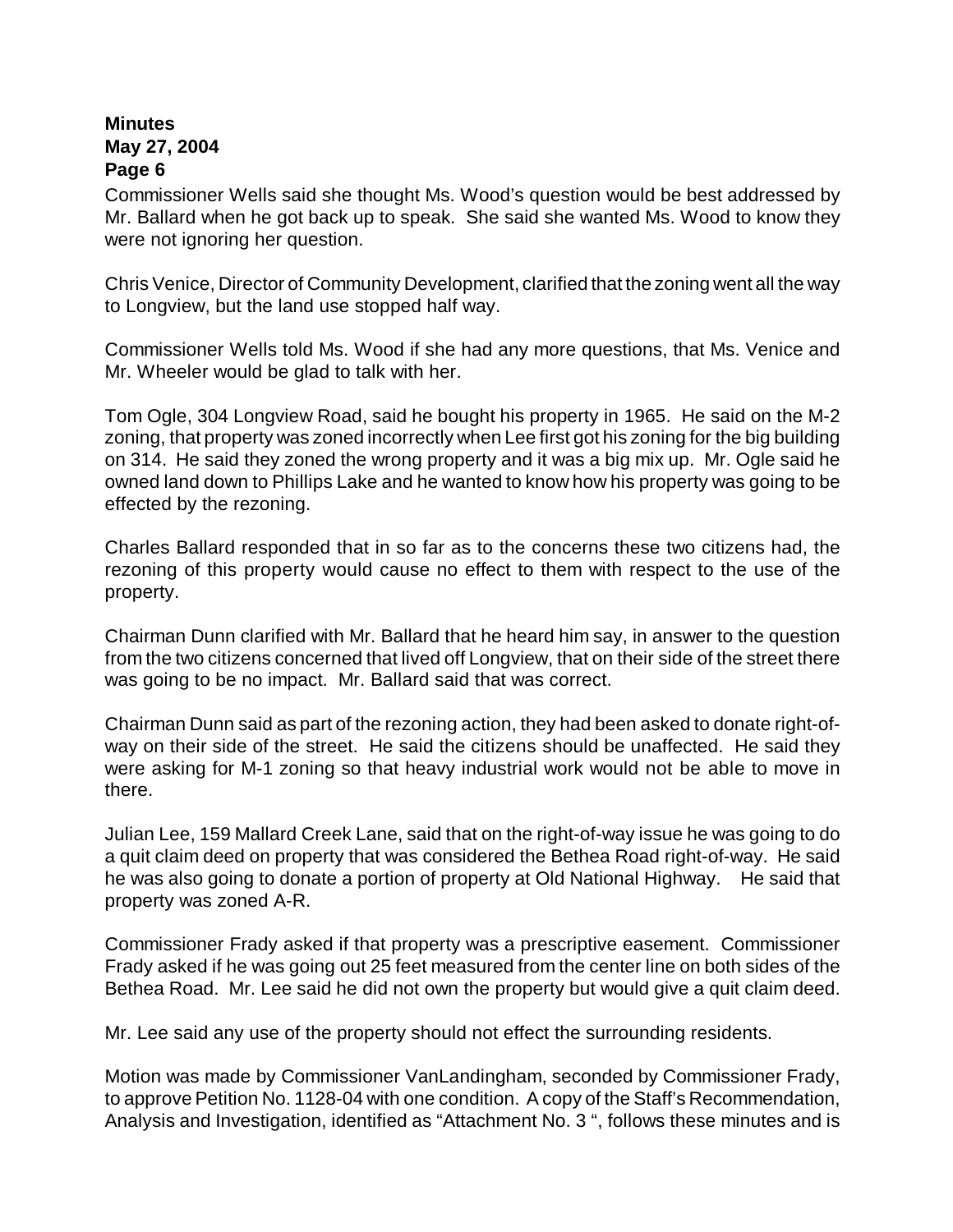made an official part hereof. A copy of the Ordinance and Resolution granting Petition No. 1128-04, identified as "Attachment No. 4 ", follows these minutes and is made an official part hereof.

Commissioner Pfeifer said he viewed this rezoning as a step down to what was already there.

Commissioner Wells said she hoped the two residents that were concerned about this rezoning could understand what Mr. Lee was doing. She said he was putting conditions on himself that he could not put highly, intensive industrial use on that property. He was willingly stepping it down. She said granted it was for his own financial benefit but the positive effect was that there was not going to be anyone who could come in the future and create a situation that could be more burdensome for the residents.

Motion carried 5-0.

# **PETITION NO. 1129-04**

Zoning Administrator Aaron Wheeler read Petition No. 1129-04 H. Brian Jackson, Owner, and Southeast Properties, Inc., Agent, request to rezone 4.766 acres from O-I to C-H to develop Retail Development. This property is located in Land Lot 182 of the 5<sup>th</sup> District and fronts on S.R. 54 East and Corinth Road. The Planning Commission recommended approval subject to a revised recommended condition #3, and the deletion of recommended conditions #1 and #2. (4-0). Staff recommended approval with three (3) recommended conditions.

Josh Bonner, 129 Memory Lane, Stockbridge, Georgia said he worked for Southeast Properties who represented Brian Jackson in this petition. He said the property contained approximately 4.7 acres and was located just off the southwest corner of S.R. 54 and Corinth. He said their request was to rezone subject property from O-I to C-H. He said this was in keeping with the County's land use plan. He said the concept plan complied with the current zoning ordinances applicable to the commercial highway designation as well as those stipulated in the general state route overlay zone. He said he wanted to give a briefing of the site plan generated for this request. He said the subject project was part of a larger tract. He said Mr. Jackson's intent was to sell this property as a commercial highway piece. He said it was the intent for part of this to become a retail development.

Chairman Dunn asked if there was anyone who would like to speak in favor of this petition.

Brian Jackson, 200 Seay Road, said he was very much in favor of this petition.

Chairman Dunn asked if there was anyone opposed to this petition. Three people stood in opposition to this petition.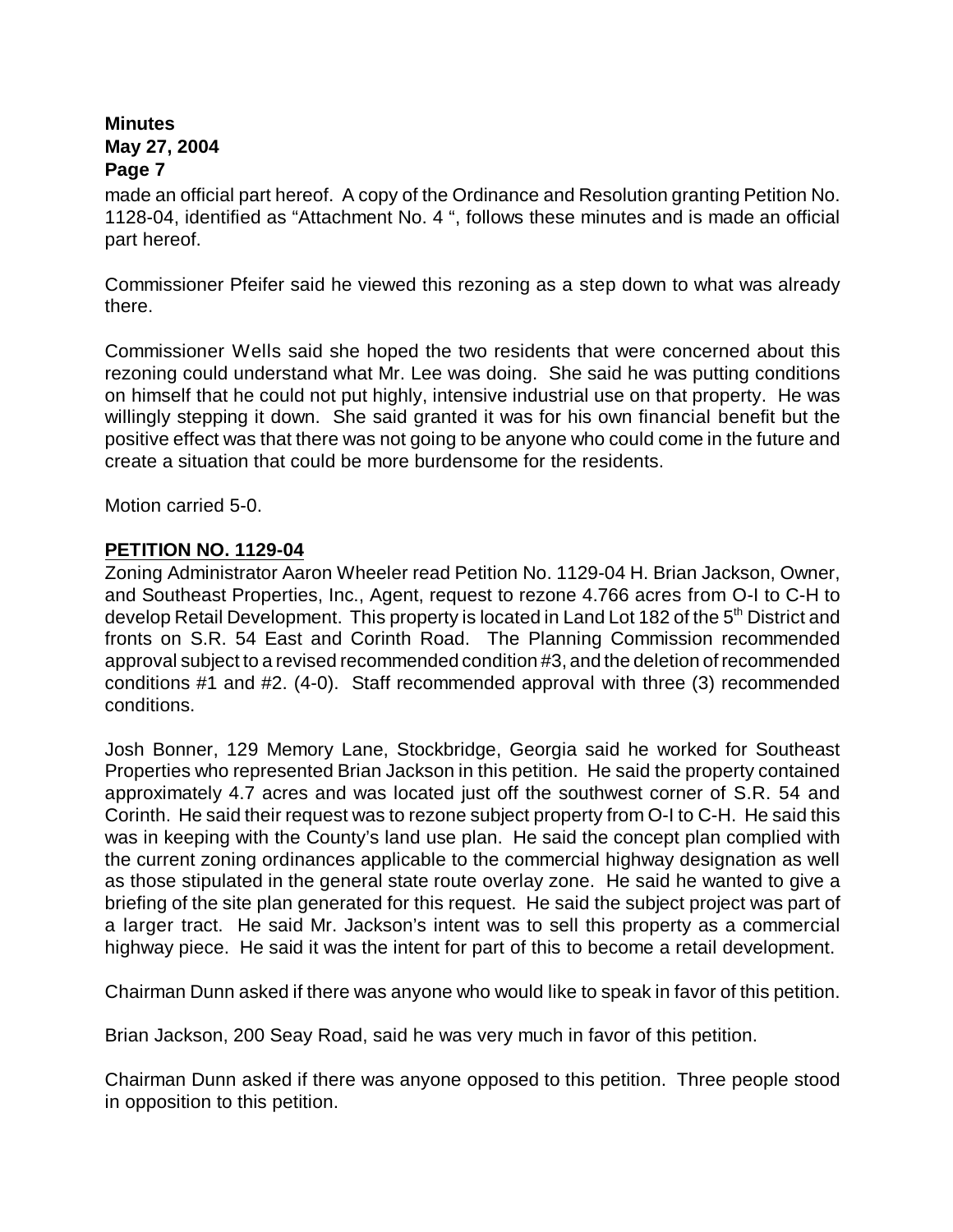Motion was made by Commissioner VanLandingham, seconded by Commissioner Dunn, to approve Petition No. 1129-04 with the rezoning from O-I to C-C instead of CH and with one condition. Discussion followed. A copy of the Analysis and Investigation, identified as "Attachment No. 5", follows these minutes and is made an official part hereof. A copy of the Ordinance and Resolution granting Petition No. 1129-04, identified as "Attachment No. 6", follows these minutes and is made an official part hereof.

Commissioner VanLandingham stated that he had read the planning/zoning workshop minutes. He added he had asked the Director of Community Development if commercial community (C-C) would be an appropriate zoning and whether staff could support C-C because of some existing circumstances which were the church across the road and the widening of the road that would eliminate a building across Corinth Road and the houses in back. Chris Venice, Director of Community Development, said C-C was appropriate and that staff could support C-C. Commissioner VanLandingham said he felt commercial community (C-C) would better service the citizens around this area and was a much more suitable zoning for this petition. He said they had another commercial highway request up the road that the Board would not grant and he did not think they should grant this one.

Chairman Dunn asked if the Planning and Zoning office had changed their recommendation. Chris Venice, Director of Community Development said they had recommended C-H, but when the suggestion was made as to if C-C would be appropriate, staff felt it would be in this area and offered certain advantages.

Chairman Dunn asked then if the recommendation on the record was no longer this way. Ms. Venice said that staff had not officially submitted a recommendation change, but staff could support C-C.

Chairman Dunn asked if the Petitioner had been informed. Ms. Venice said they had not. She said the C-H request was in compliance with the land use as well. She said there was existing C-H property adjacent to this property. She said C-C was not considered at the Planning Commission Meeting, but was something that was viable for this piece of property.

Chairman Dunn stated that Mr. Jackson and Mr. Bonner were surprised by this tonight.

Commissioner Wells said she had a problem with C-H and C-C. She said she had been very careful not to allow the commercial zonings at every one of the intersections to proliferate down the road. She said she talked with Ms. Venice beforehand and she did not have a problem with that because they did want to put commercial nodes in place, and it seemed to her that this was encroaching further down Corinth Road and 54. She said it was already zoned O-I. She said she thought that was a nice step down from C-H, O-I from A-R. She said she could not support C-C or C-H. She said she thought it was properly zoned as O-I.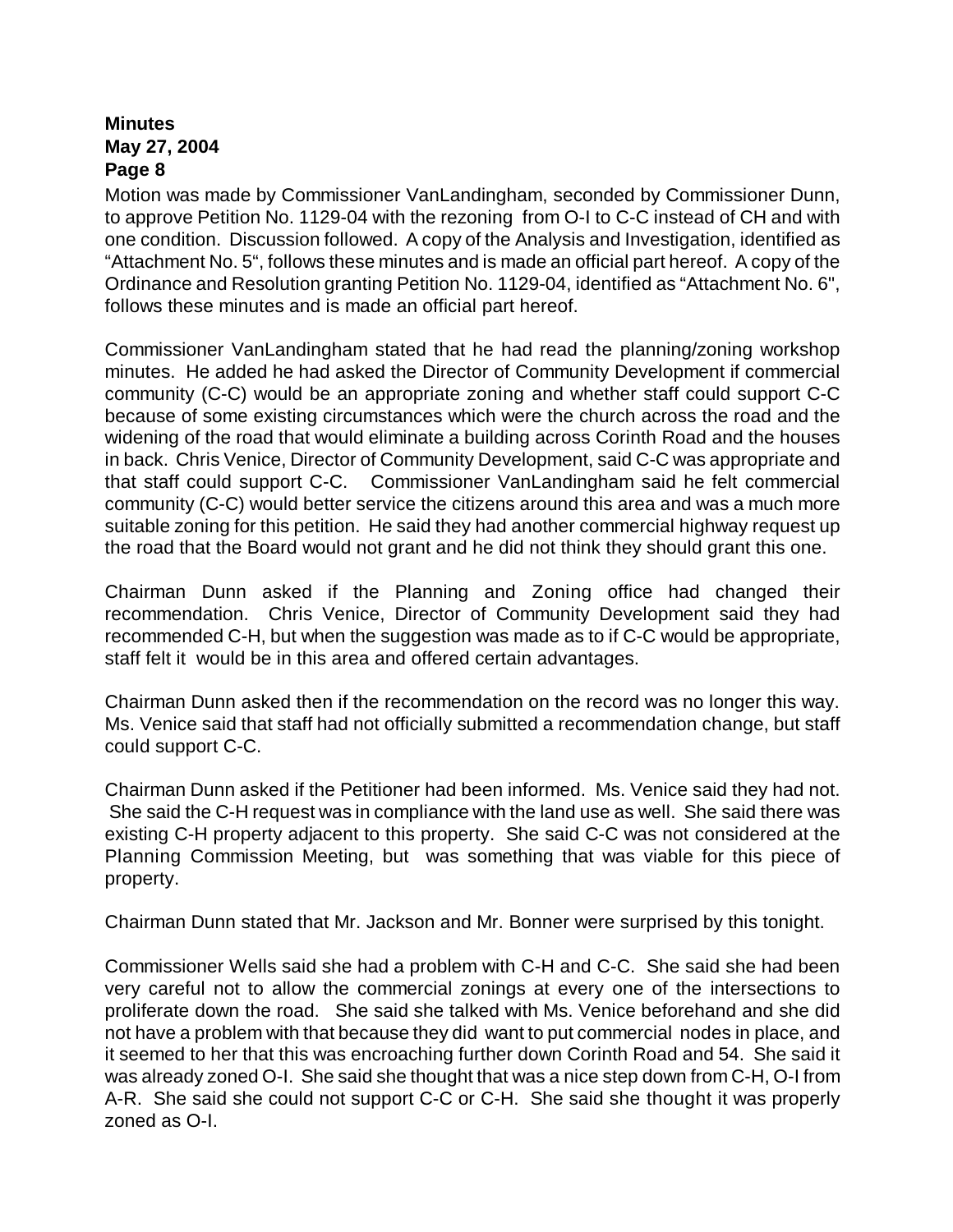Commissioner Frady asked how long it had been since they had zoned this property O-I. Chairman Dunn responded it was in 1998. He said it went to C-C in 1992.

Chairman Dunn said the property had been O-I since 1998 and had not been developed. He said at one time the property was commercial and he did not have a problem with putting it back to the way it was in 1992 which was C-C. He said making the entire area C-H would change too much of the area. He said if this motion passed to make it C-C the petitioner would get the ability to put commercial on the entire piece of property. He said he could support C-C but he could not support C-H.

Motion carried 4-1 with Commissioner Wells voting in opposition.

#### **CONSIDERATION OF PROPOSED ABANDONMENT OF A PORTION OF LISBON ROAD.**

Attorney Davenport said Lisbon Road was currently a dirt road that came off Georgia 85 at Lisbon Church just south of the Sarah Harp Mentor Elementary School. He said the road proceeded from 85 to Goza Road. The proposal was to abandon that portion of road so that a cul-de-sac would be formed from the Goza Road portion going up toward 85 on Lisbon Road but no longer connect to 85. He said the people who asked for the abandonment owned property on both sides of the proposed portion to be abandoned. This abandonment had been properly advertised for a public hearing to determine whether or not this portion should be abandoned. He said if this Board found there was no substantial purpose being served by this portion of Lisbon Road, they could vote to abandon it and it would then be quit claimed to the property owners on either side of the road. He said in this case the owners would be the people petitioning to abandon the road.

Chairman Dunn asked if there was anyone who wished to speak in favor of this abandonment. One person wished to speak and three people stood to show that they were in favor of this abandonment.

Wayne Stone, 100 Old Highway 85, Fayetteville, said he attended Lisbon Church and he was one of the petitioners in favor of abandoning Lisbon Road. He said the road cut the church property in half. He said they would like to close the road. He said the road did not serve any purpose. He said it was a dirt road and was located very close to the church building.

Chairman Dunn asked if anyone wished to speak in opposition of this petition. No one spoke.

Commissioner Frady asked if they were asking the Commissioners to abandon the road back to the property owners. Chairman Dunn said that was correct.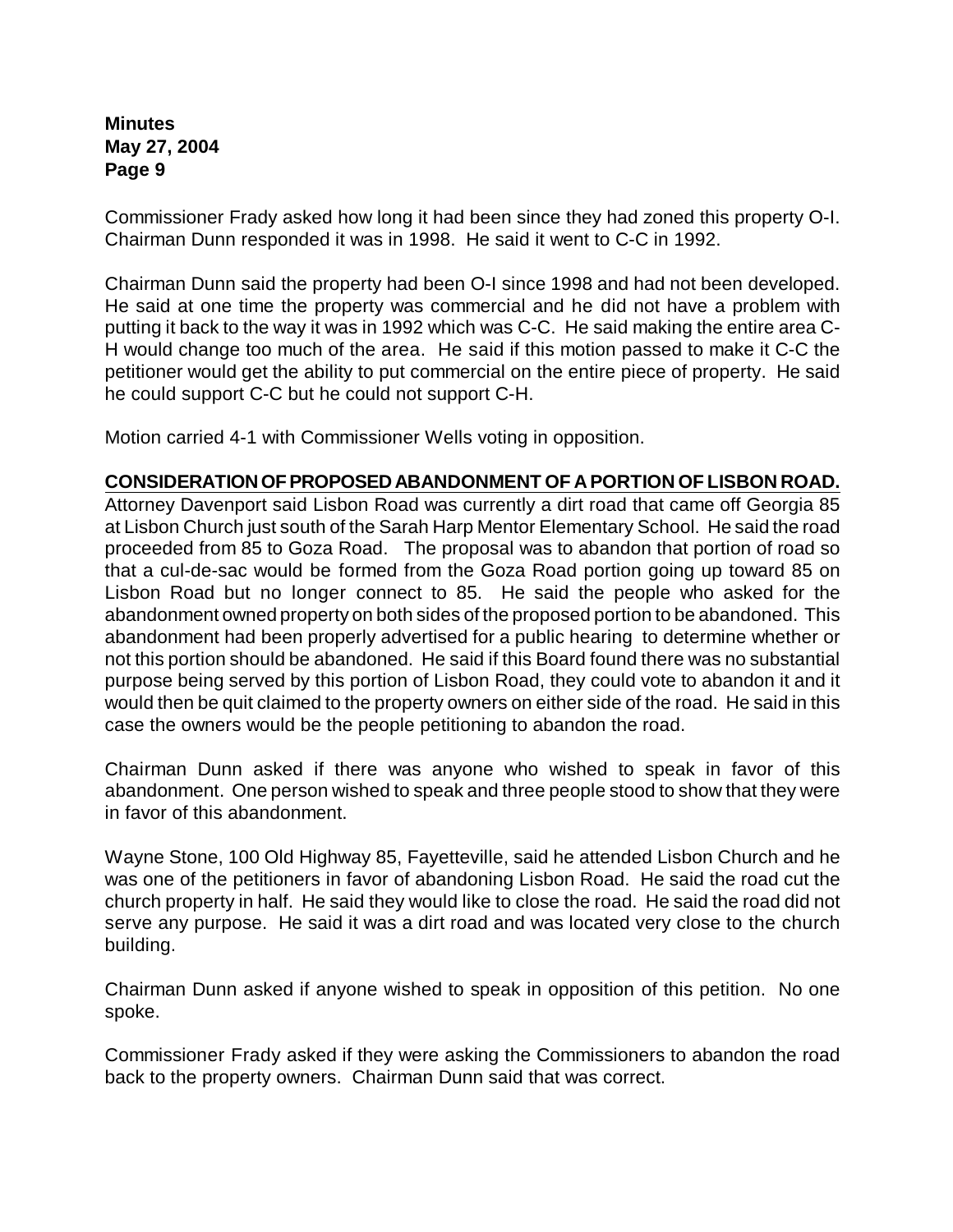Attorney Davenport said the abandonment would go back to the property owners on both sides of the road, which the petitioners owned property on both sides.

Chairman Dunn asked how many property owners were involved. Attorney Davenport said there were 2 owners.

Commissioner Frady asked the attorney to explain the consequences of the abandonment. Attorney Davenport said you take the center line of the existing road and go to one side of the property and quit claim it to that property owner and take the center line of the existing road to the other side of the property and quit claim it to the other property owner and the portion that use to be Lisbon Road no longer had any public use and was now considered private property. He said the road was closed off and could no longer be used for that purpose.

Commissioner Frady asked if it could be blocked by the property owners. Attorney Davenport responded that it was no longer a road. He said Lisbon Road would be refigured and a cul-de-sac would be put in place from the Goza Road side back up toward 85.

Commissioner Frady asked it the people who owned that property could put a fence on it. Attorney Davenport said it would not longer be a road and the owners could put anything they wanted to on that property.

Commissioner VanLandingham said he thought the Board had already done this.

Commissioner Wells said the Board had authorized the attorney to start the process.

Attorney Davenport said the process included advertising for a public hearing, which had been done. He said that was what was being done tonight.

Motion was made by Commissioner Wells, seconded by Commissioner VanLandingham, to approve the abandonment of a portion of Lisbon Road as discussed.

Chairman Dunn commented that he felt everyone had been very patient during the time the area had been changed and they needed as much relief as could be given because of all the building being done - the school, Kiwanis, and everything else that was now in that area. He said the Board appreciated their patience.

Motion carried 5-0.

#### **OLD BUSINESS: CONSIDERATION OF RESOLUTION 2004-09 CALLING FOR A SPECIAL PURPOSE LOCAL OPTIONS SALES TAX REFERENDUM ON THE NOVEMBER GENERAL**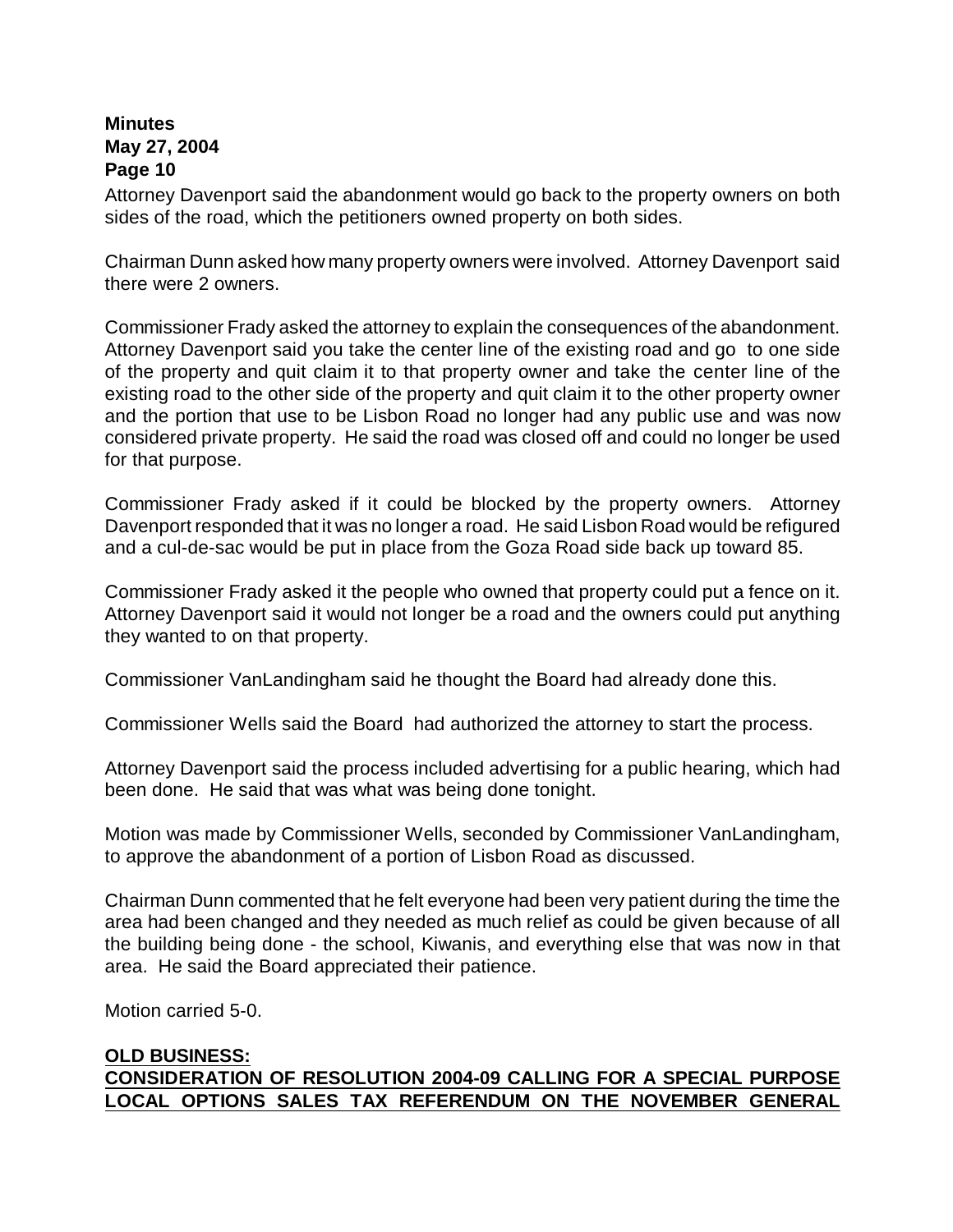# **ELECTION BALLOT. THIS ITEM WAS TABLED FROM THE MAY 5, 2004 BOARD OF COMMISSIONERS' MEETING.**

County Attorney Dennis Davenport stated this was old business from a previous meeting. He said a resolution had been prepared for voting on the implementation for a referendum for a Special Purpose Local Options Sales Tax (S.P.L.O.S.T.).

Attorney Davenport read the Resolution into the record. A copy of Resolution 2004-09, identified as "Attachment No. 7," follows these minutes and is made an official part hereof.

Motion was made by Commissioner Wells, seconded by Commissioner VanLandingham, to adopt Resolution 2004-09 calling for a Special Local Options Sales Tax Referendum to be placed on the November general election ballot as presented. Discussion followed.

Chairman Dunn said the vote they were taking tonight did not say they were imposing a 1 cent sales tax but that they were putting it on a referendum. He said the people in the county would vote on whether or not this tax was imposed. He said while \$116 million sounded like a lot of money, the road plan for the next twenty-five years actually exceeded \$400 million. He said there was no way to get that kind of money without doing this, a bond issue or raising property taxes, which we certainly did not want to do. He said the people should also be aware that somewhere between 30 and 35% of the people who shop in this county did not live here and if this referendum was imposed, those people would help Fayette County build and maintain the roads they drove on to get to the Pavilion and the Avenue.

Commissioner Frady said this money represented about 20% of the road costs and hopefully money would be received from the state for this. He said it would take that much money for Fayette County to pay their 20% for right-of-ways and utility movements. He said it seemed like a lot of money, but if Fayette County was going to do anything about the traffic they needed these funds to begin.

Commissioner VanLandingham said if you drove a lot in Fayette County you understood the need for a transportation plan. He said when you get out into the unincorporated areas, traffic was not so bad. He said it was in the cities and metropolitan areas where traffic became congested. He said the Commissioners understood this and had been trying to do something about it. He said there had been talk about it for several years but it had come to the point where they could not wait any longer to do this. He said the longer they waited the more expensive it became. He said they were doing what they could to relieve the traffic congestion for every citizen in Fayette County. He said that was why it was called a County Transportation Plan. He said he supported this referendum and felt this was the only way the county transportation problems could be solved.

Chairman Dunn said he knew the mayor of Peachtree City did not agree with the split of the money that was proposed in the SPLOST, and that was certainly his right. He said he did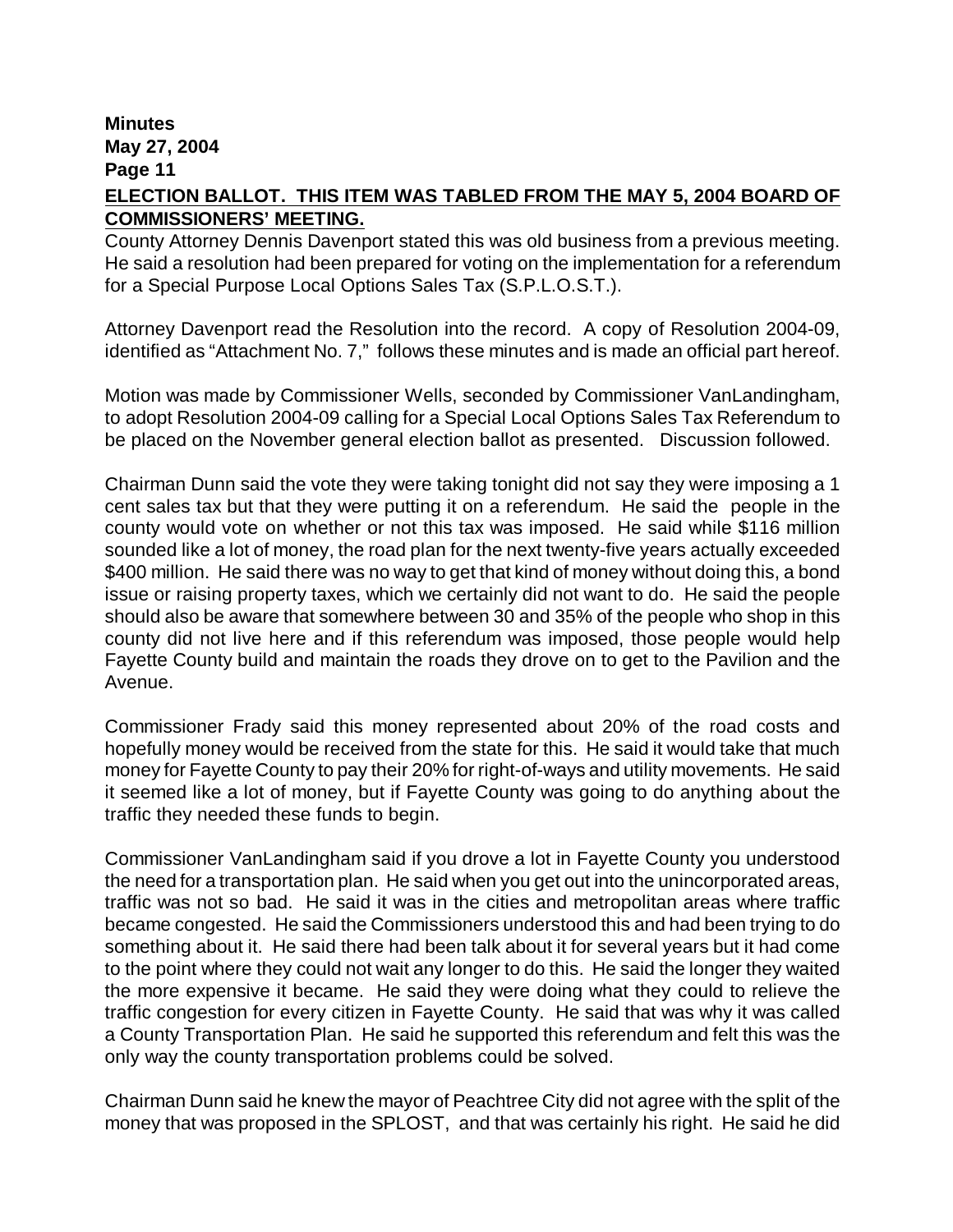not believe the mayor fully understood the issue that they were building a county wide traffic network regardless of where the city and county boundaries were. He said most of the roads went through two or three jurisdictions and they were not going to stop and start building based on where the roads stopped and started. He said all the money did not get spent in one jurisdiction as opposed to another, it got spent county wide. He said he wanted to point out there were plans to do an East Fayetteville Bypass. He said it would be built in the unincorporated county. He said the purpose of that was to free up traffic in Fayetteville. He said if someone wanted to split the money based on population, there would not be enough money to help the city of Fayetteville, because there would not be enough money to build the bypass in the unincorporated county. He said we all had to work together on this. He said the other four cities were with us on this and saw the goodness of it and they hoped to bring on the fifth mayor. He said if they waited any longer the traffic problem would just become worse and they could not build roads without money. He said they had been working on this for several years, all the cities had participated and all the cities had agreed, including the Peachtree City mayor, that the projects were good projects. He said the Peachtree City mayor just wanted a different amount of money for certain jurisdictions.

Chairman Dunn said a transportation briefing was held at this site two days ago by the Atlanta Region Commission and there were representatives from there and the Georgia Department of Transportation. He said several of our cities were represented at the briefing. He said at the briefing they found out that in the next six years the federal and state government had committed \$71 million to Fayette County to help with this project. He said Fayette County needed matching funds for that in order to leverage the \$71 million. He said as a County, in the next six years, we must come up with about \$40 million in order to get everything put together. He said there was state, local and federal money that went into every project and in order to get that money and get everything that went with it, the county had to have the matching money. He said this referendum was the way they intended to get the matching funds. He said they were trying to do an entire network over the next twenty-five years.

Commissioner Pfeifer said he was supporting this because he felt it was their job. He said this was a traffic plan that was developed over the past 10 to 15 years and had been contributed to by all of the elected officials and community organizations in the entire community. He said the plan had been updated and was current. He said the option they were asking the citizens to vote for would pay for a portion of that plan. He said growth had overwhelmed the roads in this county. He said this was an opportunity to take care of that.

Motion carried 5-0.

**CONSENT AGENDA:** Motion was made by Commissioner Wells, seconded by Commissioner Pfeifer, to approve the Consent Agenda as presented. Motion carried 5-0.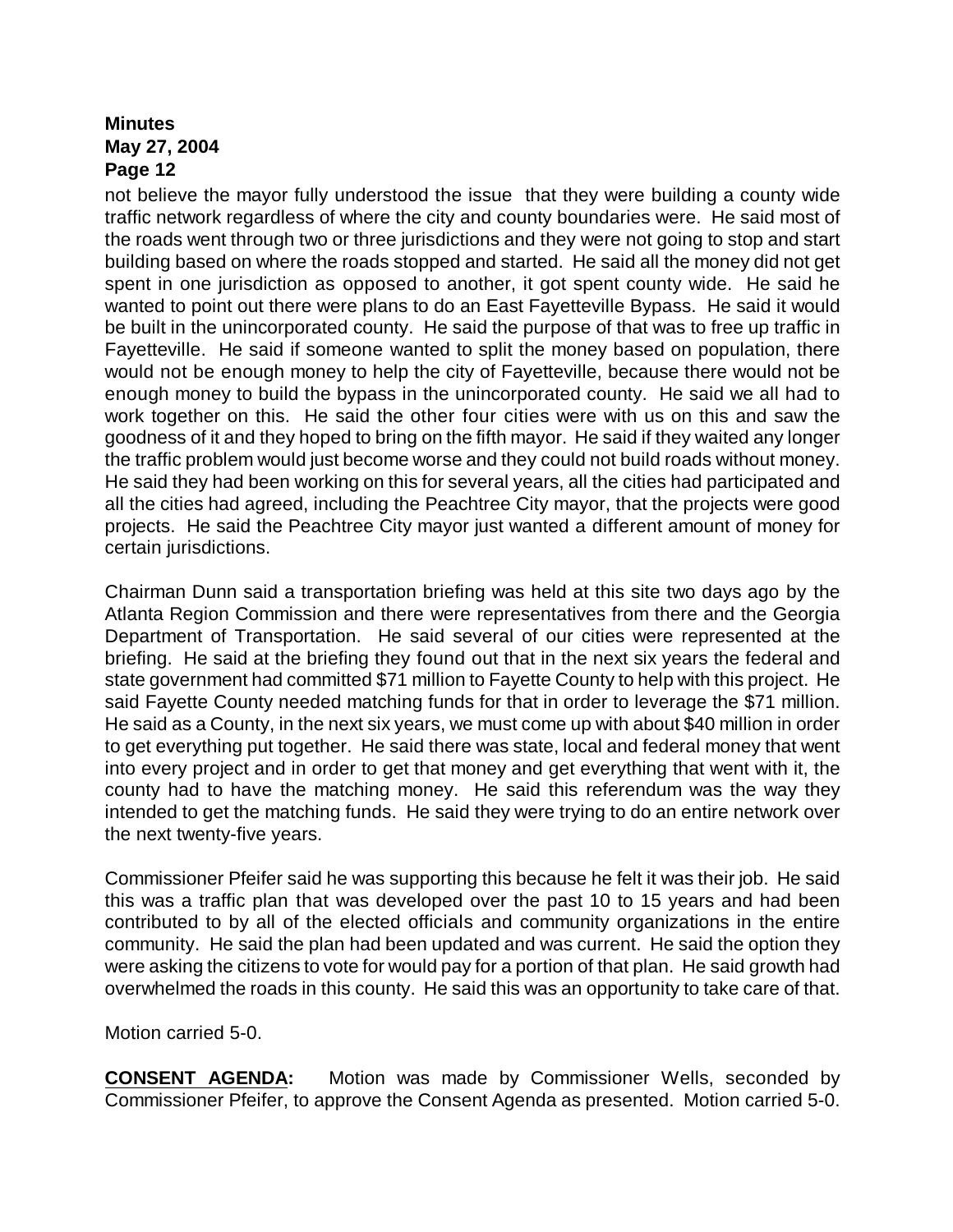**RELEASE THE TITLE OF A VEHICLE FROM THE SHERIFF'S DEPARTMENT:**

Approval to release the title of a vehicle from the Sheriff's Department that was totaled in an accident and approval to order replacement vehicle. A copy of the report, identified as "Attachment No. 8", follows these minutes and is made an official part hereof.

**ACCEPTANCE OF THE HRSA PHASE II GRANT:** Approval to accept the HRSA Phase II Grant in the amount \$20,800 for the purpose of hosting a national board course in Basic and Advanced Disaster Life Support.A copy of the request, identified as "Attachment No. 9", follows these minutes and is made an official part hereof.

**BOARD OF EDUCATION TO CONTINUE USE OF OLD FIRE STATION NO. 7:** Approval to allow the Board of Education to continue using the old Fire Station No. 7.

**WATER CONSERVATION PLAN AND DROUGHT CONTINGENCY PLAN:** Approval of the Water Conservation Plan and the Drought Contingency Plan as updated.A copy of these plans, identified as "Attachment No. 10", follows these minutes and is made an official part hereof.

**AMENDMENT OF FY04 RECREATION BUDGET:** Approval to amend FY04 budget to increase revenues and expenditures in the amount of \$1,355.22 to recognize a donation from the Soccer Association to upgrade the toilets to automatic flush systems. A copy of this request, identified as "Attachment No. 11", follows these minutes and is made an official part hereof.

**MINUTES APPROVED:** Approval of minutes for Board of Commissioners meetings held on May 5, 2004 and May 13, 2004.

#### **PUBLIC COMMENT:**

Members of the public are allowed up to five minutes each to address the Board on issues of concern other than those items which are on this evening's agenda.

**SUSAN LLOYD:** Susan Lloyd, 200 Shoreline Drive, expressed her concern about a house on her street that had been abandoned for quite some time. She said the weeds were growing up and the walls were crumbling. She wanted to know what could be done.

Chairman Dunn asked the County Attorney, Dennis Davenport, where things stood with that home. He said it was a brand new house, never been sold, they knew the developer who put it there and that he had violated some rules and therefore was refused a certificate of occupancy. He asked at what point did the County do something about it.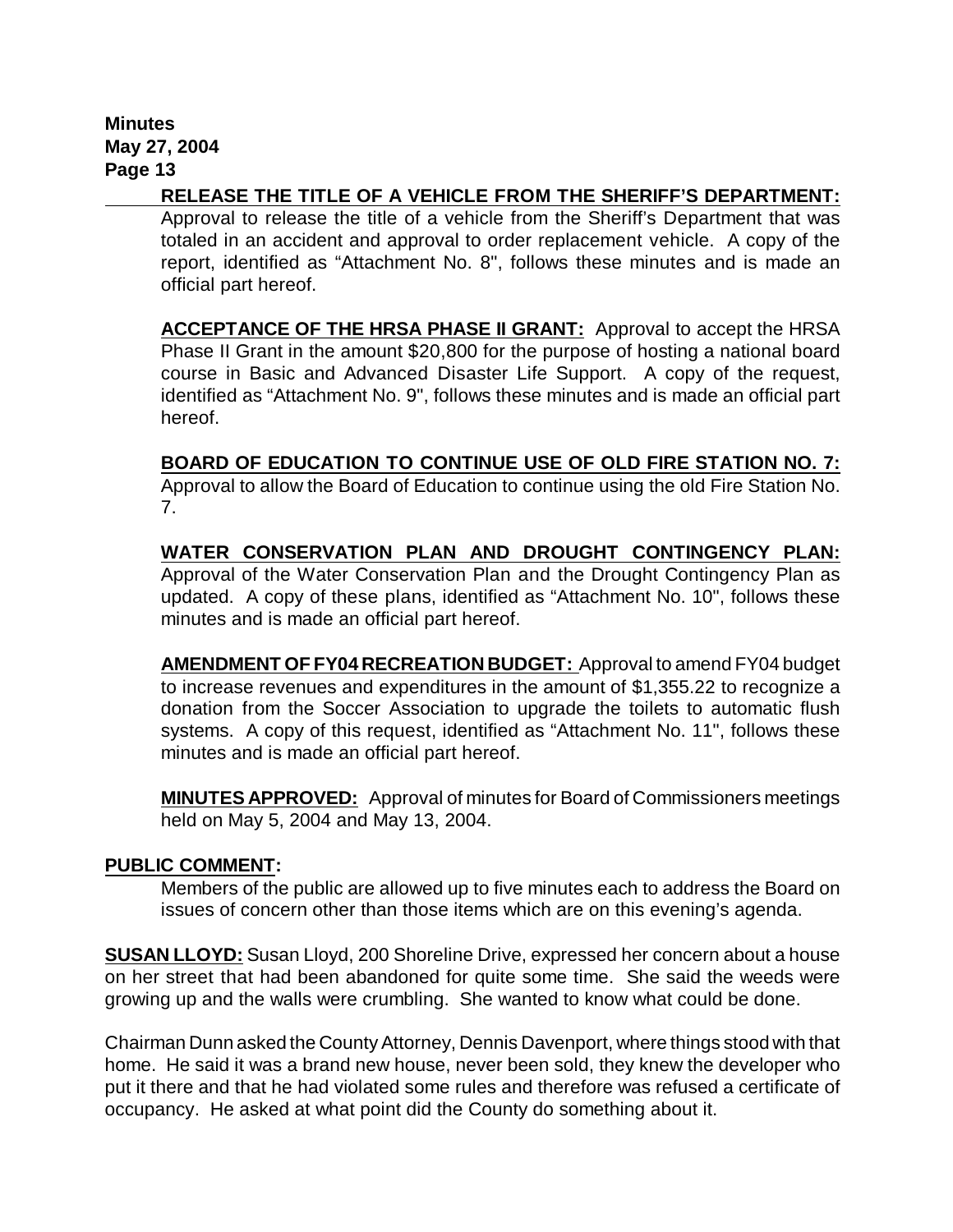Attorney Davenport said it was his understanding that the last variance attempt sought to be acquired by the builder was denied. He said the only option was, if the builder did not do something to fix the problems, was to have the house moved or torn down. He said a certificate of occupancy could not be obtained with the present state of the house. He said unless the builder took action to comply with the codes and ordinances a certificate of occupancy could not be issued.

Chairman Dunn said he was near the area the other day and took the opportunity to look at the house. He said it was an absolute mess. He asked how long before action should be taken.

Attorney Davenport said in respect to the inactivity by the builder, the last record of any action taken by the county would have been a denial of a variance. He said when a variance was denied, if no further action was taken by the person who applied for the variance, there was a certain amount of time to correct the property. He said he could say with all certainty that the certain amount of time had come and gone. He said the next step would be to find out what the County could do in respect to seeking some type of specific performance from a judge of equity to make this person tear the house down or to move it. He said it would take some legal action at this point.

Chairman Dunn said he had violated the rules by having a discussion at this time but he knew this problem had been percolating for years.

Commissioner VanLandingham said he would not discuss it with Ms. Lloyd but he would discuss it with the attorney. He said he had received several phone calls on this as a result of a sign that was placed on the lawn of this house with his phone number on it. He said the marshals were sent over to take the sign down. He said he did not appreciate his phone number being placed on this sign but he could appreciate the problems the people in the neighborhood had. He said he felt it was time to do something about this house, either tear it down or fix it where it could be used.

Attorney Davenport said he recalled that sometime within the last 30 to 60 days the builder or builder agent had been in the process of trying to resolve something through the Planning and Zoning Department. He said obviously that had not come to fruition so it would be time to have further direction.

Chairman Dunn asked the Director of Community Development, Chris Venice, if there was any potential that this could be solved. Ms. Venice replied yes.

Chairman Dunn said that it was heard that everyone was in favor of doing something about this house. He said he did not know at this time exactly how they would proceed but they would have the lawyers look into it.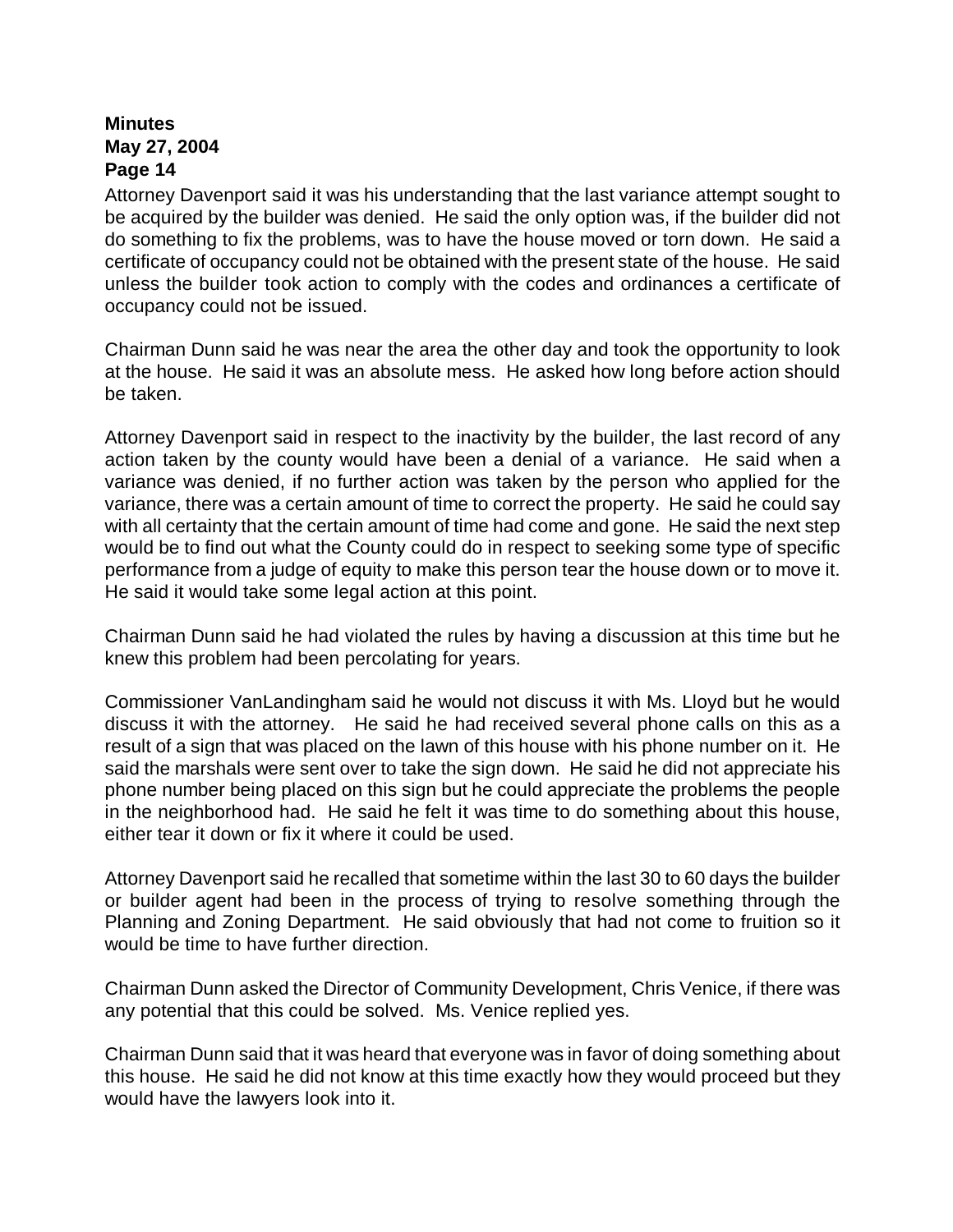**SAM CHAPMAN:** 175 Bracken Drive, said he was running for County Commissioner and he was in District 3. He said district 3 was located in the lower half of Peachtree City and incorporated some unincorporated area, which was the area where he lived. He said he was born and raised in Peachtree City and was a business owner in the county. He said he wanted to know if there were any laws that had come on the books in regards to equitable distribution and fairness of the SPLOST.

Commissioner VanLandinghamsaid that itemwas on the agenda tonight therefore he could not bring this issue up at Public Comment.

Chairman Dunn said this venue was not used for politics either.

Mr. Chapman said he was not trying to politic he just wanted to comment on it.

# **STAFF REPORTS:**

**ATTORNEY DAVENPORT:** Attorney Davenport said currently the school board owned the road bed to the old portion of McElroy Road. He said an agreement had been put together for the County to use this area as a parking area for McCurry Park. He said it had been drawn up such that the citizens of the County could use it as a parking area. He said the agreement was for a five year term and would renew for a term at the anniversary date with the ability to cancel by giving six months notice. He said there was a hold-harmless clause in the agreement but generally it was just for parking purposes. Attorney Davenport asked for the Board's consideration in authorizing the Chairman to execute the Old McElroy Road Parking Agreement.

Motion was made by Commissioner VanLandingham, seconded by Commissioner Wells, authorizing the Chairman to sign the Old McElroy Road Parking Agreement. Motion carried 5-0. A copy of this agreement, identified as "Attachment No. 12 ", follows these minutes and is made an official part hereof.

**ATTORNEY DAVENPORT:**Attorney Davenport asked for an Executive Session to discuss two real estate items and four legal items.

**COMMISSIONER A.G. VANLANDINGHAM:** Commissioner VanLandingham reported to the Board that he had received a telephone call from an out-of-county citizen who wanted to pay a small fee to use the Farmers Market on McDonough Road to sell their produce. He said the citizen offered to pay a small user fee. Commissioner VanLandingham said he told this person that the County was very dedicated to the point that only the County residents would be able to use the Farmer's Market.

It was the consensus of the board not to allow out-of-county residents to use the farmers market to sell their produce.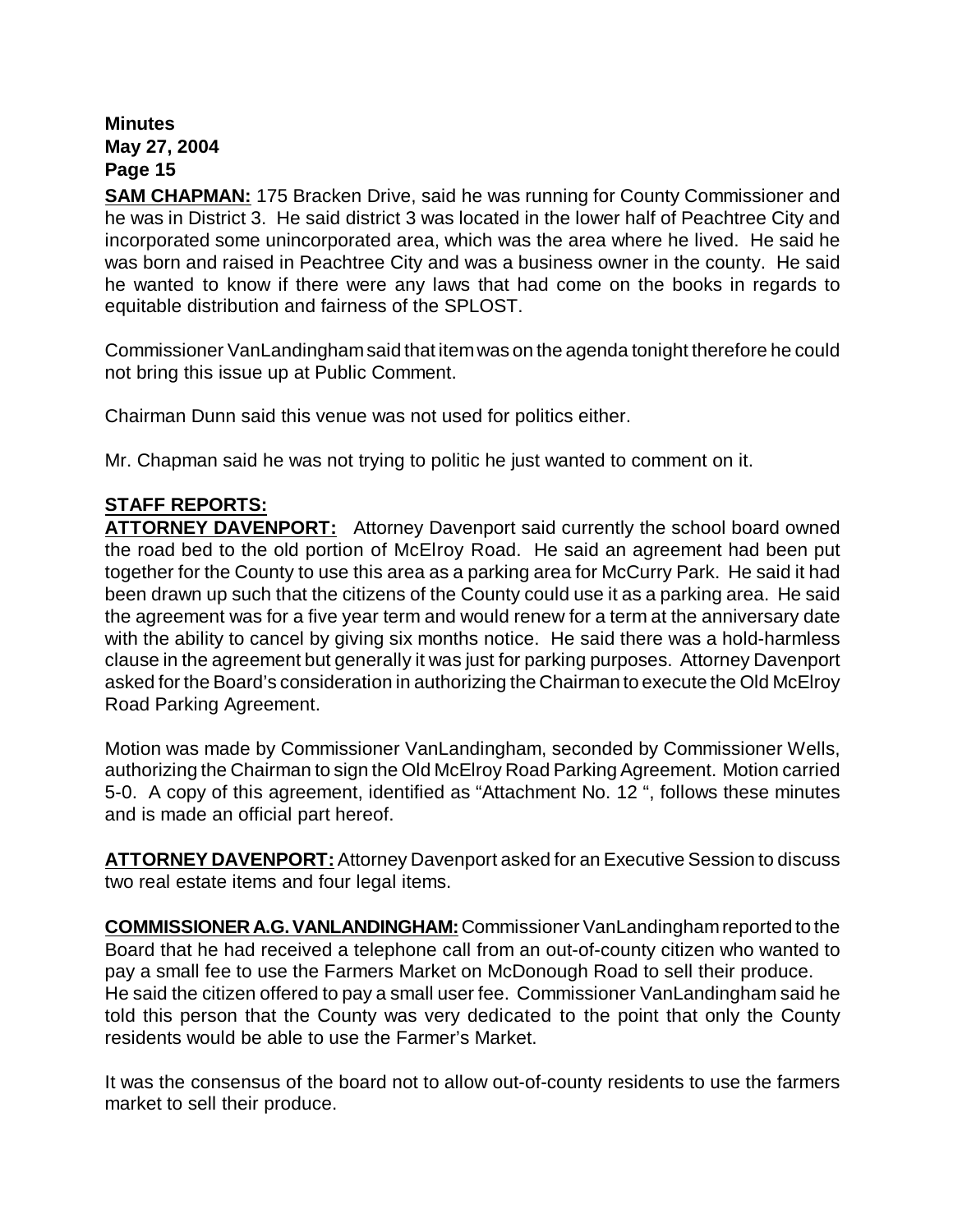Motion was made by Commission Wells, seconded by Commissioner Pfeifer, to adjourn to Executive Session to discuss two real estate items and four legal items. Motion carried 5-0.

# **EXECUTIVE SESSION:**

**REAL ESTATE:** Attorney Davenport advised the Board on a real estate matter.

Motion was made by Commissioner Wells, seconded by Commissioner Frady, for the County Attorney to proceed in this matter. Motion carried 5-0.

**REAL ESTATE:** Attorney Davenport advised the Board on a real estate matter.

The Board took no action on this matter.

**LEGAL:** Attorney Davenport advised the Board on a legal matter.

The Board took no action on this matter.

**LEGAL:** Attorney Davenport advised the Board on a legal matter.

Motion was made by Commissioner Wells, seconded by Commissioner Frady, for the County Attorney to proceed in this matter. Motion carried 5-0.

**LEGAL:** Attorney Davenport advised the Board on a legal matter.

The Board took no action on this matter.

**LEGAL:** Attorney Davenport advised the Board on a legal matter.

The Board took no action on this matter.

**EXECUTIVE SESSION AFFIDAVIT:** Motion was made by Commissioner Wells, seconded by Commissioner Frady, to authorize the Chairman to execute the Executive Session Affidavit affirming that two real estate items and four legal items were discussed in Executive Session. Motion carried 5-0. A copy of the affidavit, identified as "Attachment No. 13", follows these minutes and is made an official part hereof.

There being no further business to come before the Board, Chairman Dunn adjourned the meeting at 9:45 p.m.